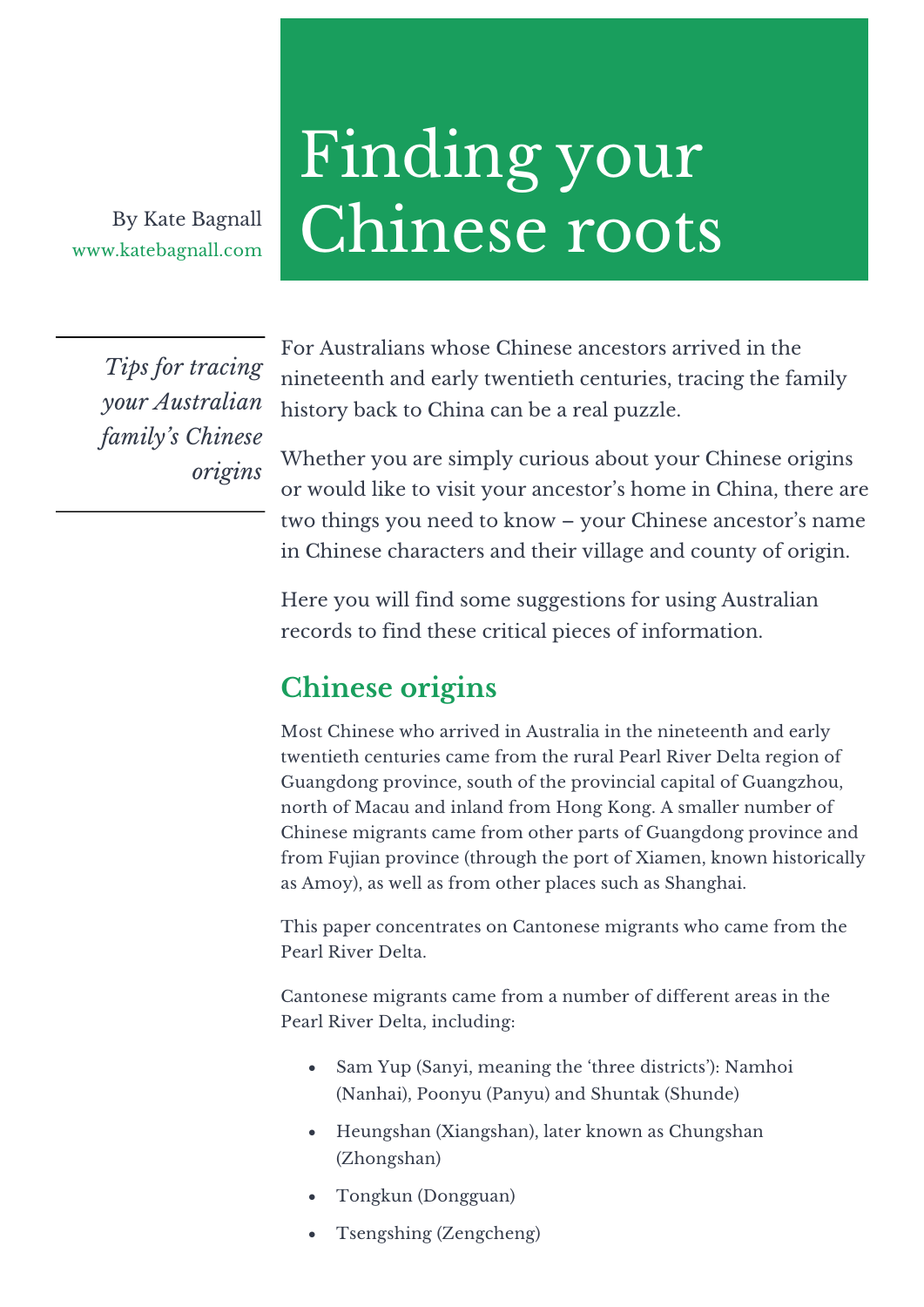- Koyiu (Gaoyao) and Koming (Gaoming)
- Sze Yup (Siyi, meaning the 'four districts'): Sunwui (Xinhui), Sunning (Xinning) or Toishan (Taishan), Hoiping (Kaiping) and Yanping (Enping).

The Cantonese migrants spoke a range of dialects including: standard Cantonese, Cantonese variations such as Shekki dialect, Longdu (Zhongshan Min) dialect, Sze Yup dialects such as Taishanese, and Hakka. The earlier Amoy Chinese spoke Hokkien.

# **The big stumbling block**

To successfully track your family back to China you ideally need your ancestor's name and their village and district of origin in Chinese characters. If your family migrated to Australia more recently and this information is known within the family, you have a tremendous advantage. If you don't have this information, you will need to try and work it out from records available in Australia. This can be very tricky.

Until the twentieth century there was no standard way of romanising the various Chinese languages and dialects. Because of this, and because Chinese in Australia spoke different sorts of Cantonese, there is a lot of variation in how personal and place names are recorded in Australian English-language sources. Only rarely are Chinese characters to be found. The discrepancies in how Chinese names were written down in colonial Australia are not necessarily an indication of racist or uncaring attitudes toward the Chinese, but more a reflection of the fact that nobody, including the Chinese themselves, knew how to spell the names 'properly' in English.

# **Personal names**

Chinese personal names usually comprise three characters, with one being the family name and two being the given name – for example, 鐔梅玲 Tam Moyling. A few Chinese family names comprise two characters (e.g. O'Young, Seeto), and sometimes a given name comprises only one character.

Although the characters remain the same, the pronunciation of a name changes depending of the dialect spoken. For example, the twocharacter surname 司徒 is pronounced Situ in Mandarin, Seeto in Cantonese and Soohoo in Sze Yup. The common family name 陳 is pronounced Chen in Mandarin, Chan/Chun in Cantonese, Chin in Hakka, and Tan in Hokkien.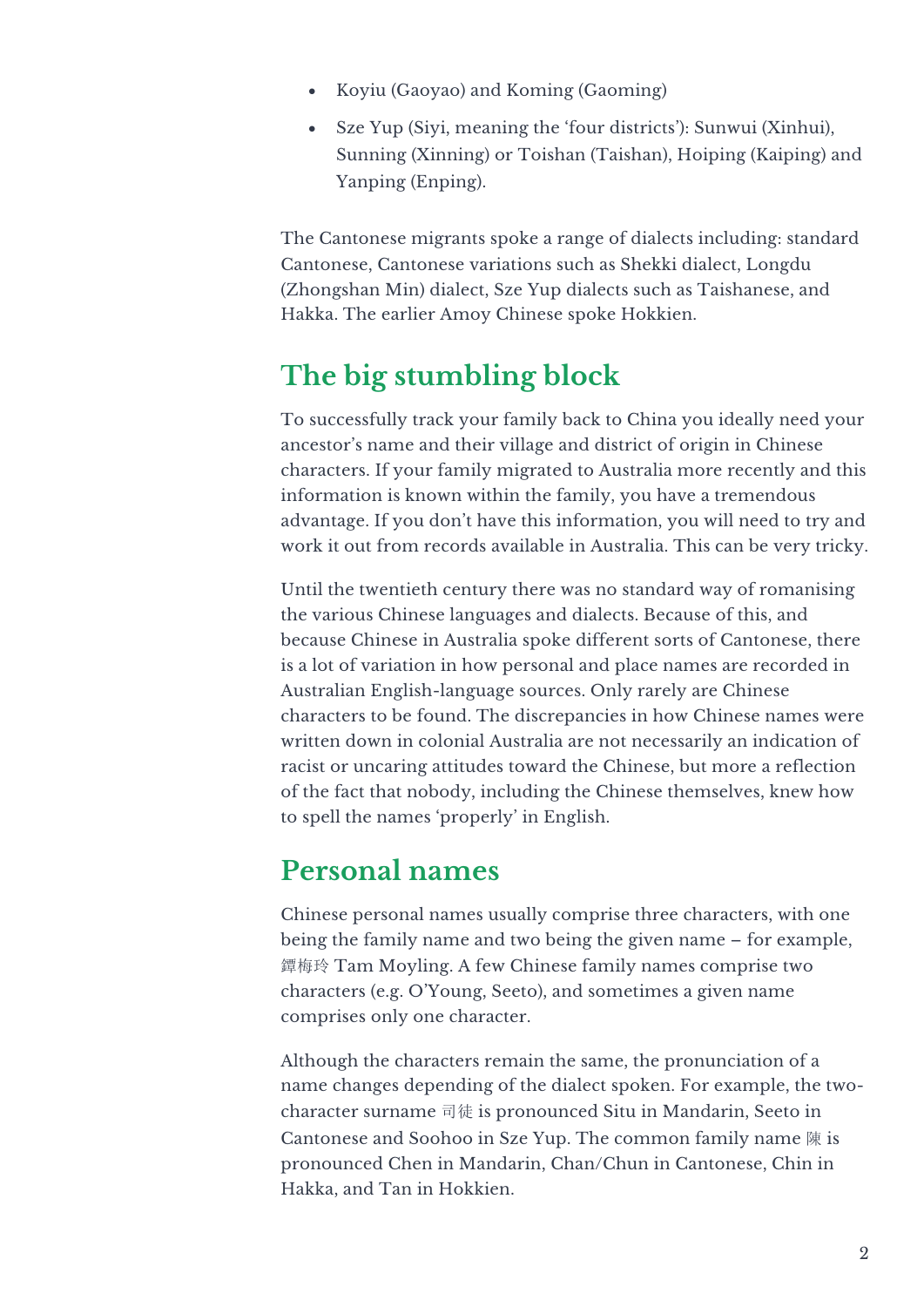Chinese personal names were recorded in many different ways in Australian records and, in the nineteenth and early twentieth centuries at least, rarely was a name written down 'correctly'. A person's name might have been recorded with multiple spelling variations – for example, one early Sydney resident was recorded as Man Sue Bach, Mum Shou Pac, John Ah Shue Bach, John A. Sue Bach, John Ah Sue and John a Shue.

Because of the different word order (surname first in Chinese but last in English), many Chinese given names came to be used as surnames in English – for example, Wong Chun Bun might became known as Jimmy Chun Bun and his children registered under the surname Bun.

Many, many Chinese personal names also include 'Ah' or 'A'. This represents the character 阿, which is a prefix added to a given name as a familiar or informal form of address, much like adding 'ie' or 'y' to the end of a name in English (Ann to Annie, Tom to Tommy).

While sometimes confusing, romanised versions of personal and place names can tell us helpful things. For example, personal names written with a 'sl' or 'shl' or 'thl' sound at the beginning (like Dang Bown Sluey or Slit Schin) suggest that these people were likely to be from Taishan, as this sound is particular to Sze Yup sub-dialects rather than standard Cantonese.

Or, a woman's name that includes a 'See' or 'Shee' (氏) usually gives her father's family name and indicates that the woman was married – a bit like the term *née*. Ham See, for example, would be a married woman who was born into the Ham (鐔) family – Ham would be her father's, not her husband's, surname.

Emma Woo Louie has written on Chinese American names, much of which applies in the Australian context. Her book is *Chinese American Names: Tradition and Transition* (McFarland & Company, 2008). A preview of the book is available from Google Books. She has also published articles on the subject in the Chinese Historical Society of America's journal *Chinese America: History and Perspectives*.

For more on overseas Chinese names see:

- 'Chinese names' on the *Chinese-Canadian Genealogy* website: http://www.vpl.ca/ccg/Chinese\_Names.html
- Kate Bagnall, *Golden Shadows on a White Land*, PhD thesis, University of Sydney, 2006 – Section 4: Belonging (starts on p. 196):

http://ses.library.usyd.edu.au/bitstream/2123/1412/4/04sections 3%264.pdf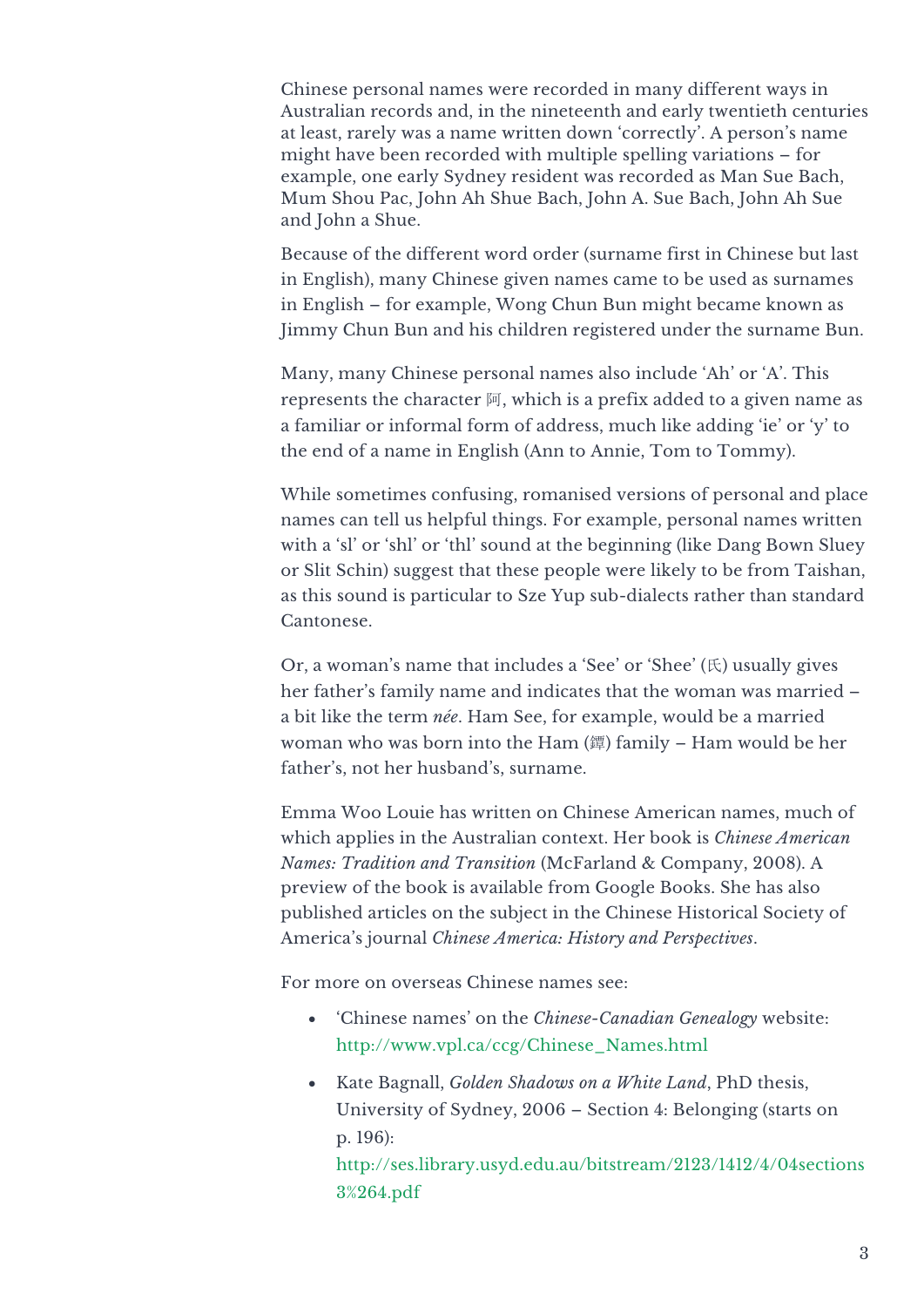- Kate Bagnall, 'The trouble with spelling Chinese names', *Tiger's Mouth* [blog], 12 February 2013: http://chineseaustralia.org/thetrouble-with-spelling-chinese-names/
- Janis Wilton, *Golden Threads: The Chinese in Regional New South Wales 1850–1950*, New England Regional Art Museum, 2004
- Jon Kehrer, 'Who was "John Chinaman"', *The Ancestral Searcher*, vol. 24, no. 4, December 2001, pp. 201–205
- Jon Kehrer, 'Honourable ancestors: My search for the Chinese connection', *The Ancestral Searcher*, vol. 27, no. 4 December 2004, pp. 328–333
- Gary Presland, 'Some difficulties in researching Chinese ancestry', in *From Gold to Federation: Papers from the Fourth Victoria Family State Conference*, ed. Noelle Oke, Penfolk Publishing, Melbourne, 2001.

### **Place names**

The native place of many Chinese is recorded in Australian sources as Canton – which variably refers to the province of Guangdong or the capital city of Guangzhou. However, most migrants came from the rural counties outside the capital, rather than the city itself. Unfortunately if 'Canton' is all the information you can find about your ancestor's origins you will probably not be able to progress your research much further.

More occasionally county, city, town or even village names are recorded: Sunning, Sun Wui, Heung Shan, Amoy, Shekki, Kongmoon, Lee Yuan, Chuk Sau Yuen or Bak Shek, for example. Sometimes it's easy to identify these places, sometimes it's not. The smaller the place, the harder it can be to identify, but the more useful it will be if you eventually work out where it is.

The trick is to be able to translate from the old romanised version of a place name to how it is known today. The Cantonese city known in Mandarin today as Jiangmen (江門), for instance, might have been written Quong Moon, Kong Mun, or Kongmoon.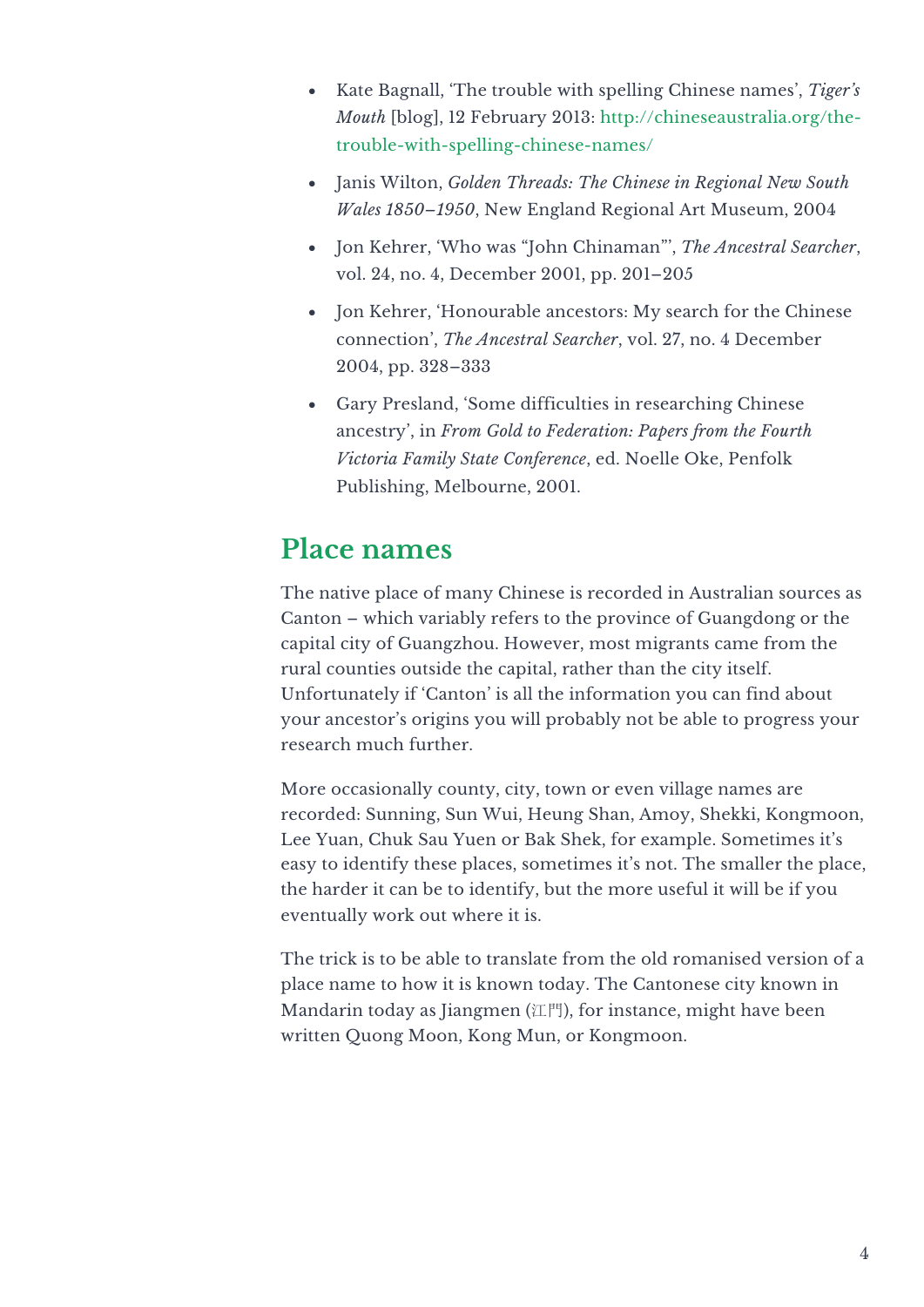There are several words that often appear as the last syllable in village names that it can be useful to recognise:

- **choon or toon**  $\forall$  *cun*, meaning 'village' e.g. 南潮村 Nam Chew Toon
- lee or lay  $-\nightharpoonup$  *li*, meaning 'village' e.g. 南勝里 Nam Sing Lay
- **yuen** 園 *yuan*, meaning 'garden' e.g. 竹秀園 Chuk Sau Yuen.

You can use clues you find in other records, such as distance from a larger town or physical characteristics of the place, to help narrow down your search for your particular village. If you know your ancestor's surname you can also cross-check village names with the surname. The following database of village names is useful for this purpose:

• Roots Village DB: http://villagedb.friendsofroots.org/about.html.

The 'Location, location, location' section of the Chinese Genealogy forum (http://siyigenealogy.proboards.com/) is an excellent place to read up how others have gone about identifying and locating their ancestral villages.

If your ancestor came from Taishan, Xinhui or Zhongshan counties, you might find relevant information in the material produced by a project undertaken by the Asian Library at the University of British Columbia that identified the village and town of origin of Chinese migrants to Canada. Many migrants to Australia came from the same places as those who went to Canada. See:

• http://asian.library.ubc.ca/special-projects/mapping-thevillages-and-towns-recorded-in-the-register-of-chineseimmigration-to-canada-from-1885-to-1949/.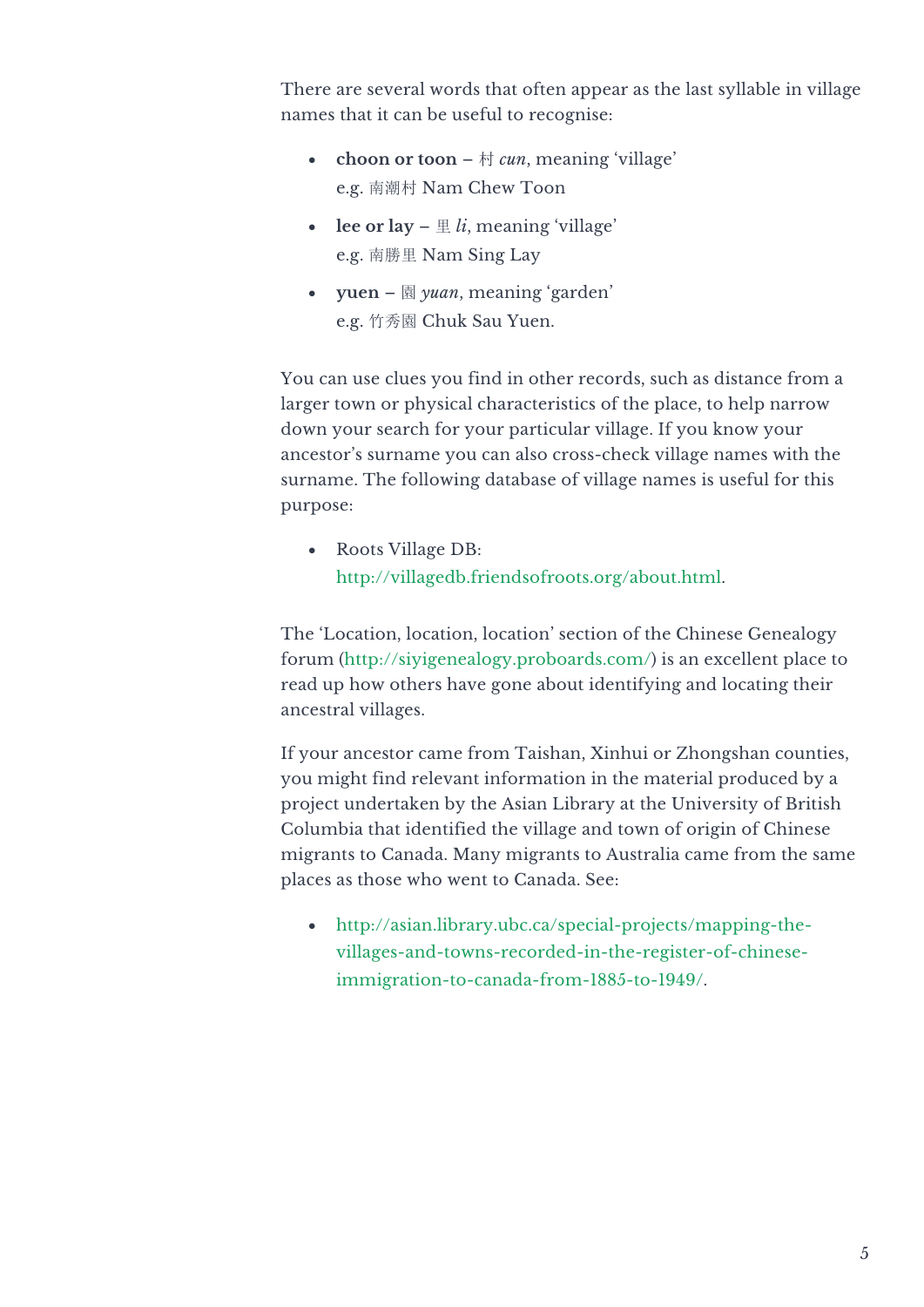## **Australian sources to consult**

The following records are places where you are more likely to find personal names and village origins in Chinese characters.

#### **Gravestones**

A headstone in Chinese often provides the person's name and place of birth in China. See:

- Doris Jones, *Remembering the Forgotten: Chinese Gravestones in Rookwood Cemetery 1917–1949*, Invenet, Sydney, 2003: http://nla.gov.au/nla.cat-vn1022231
- Linda Brumley, Liu Bingquan and Zhao Xueru, *Fading links to China: Ballarat's Chinese Gravestones and Associated Records 1854– 1955*, on the Chinese Heritage of Australian Federation website at:

http://arrow.latrobe.edu.au/store/3/4/5/5/1/public/brumley/br umley.htm

- Kok Hu Jin's numerous books describing and translating Chinese gravestones around Australia, published by the Golden Dragon Museum at Bendigo
- 'Chinese tombstones', *House of Chinn* website: http://houseofchinn.com/ChineseTombstones.html.

#### **Birth, death and marriage records**

You should obtain Australian marriage and death certificates for the original Chinese ancestor, as well as birth certificates for their children and death certificates if the children died young. Sometimes a Chinese groom or father will have signed his name in Chinese characters and the birthplace will be more specific than just 'Canton' or 'China'.

#### **Immigration, travel and alien registration records**

Immigration and travel records, as well as alien registration records, might contain details of people's place of origin and their name in Chinese. Twentieth-century travel documents issued to Chinese Australians under the Immigration Restriction Act and related records are held by the National Archives of Australia. 'Aliens' (people who were not British subjects) were required to register with the government from World War I. These records are also held by the National Archives and can contain Chinese signatures, information about place of birth and so on.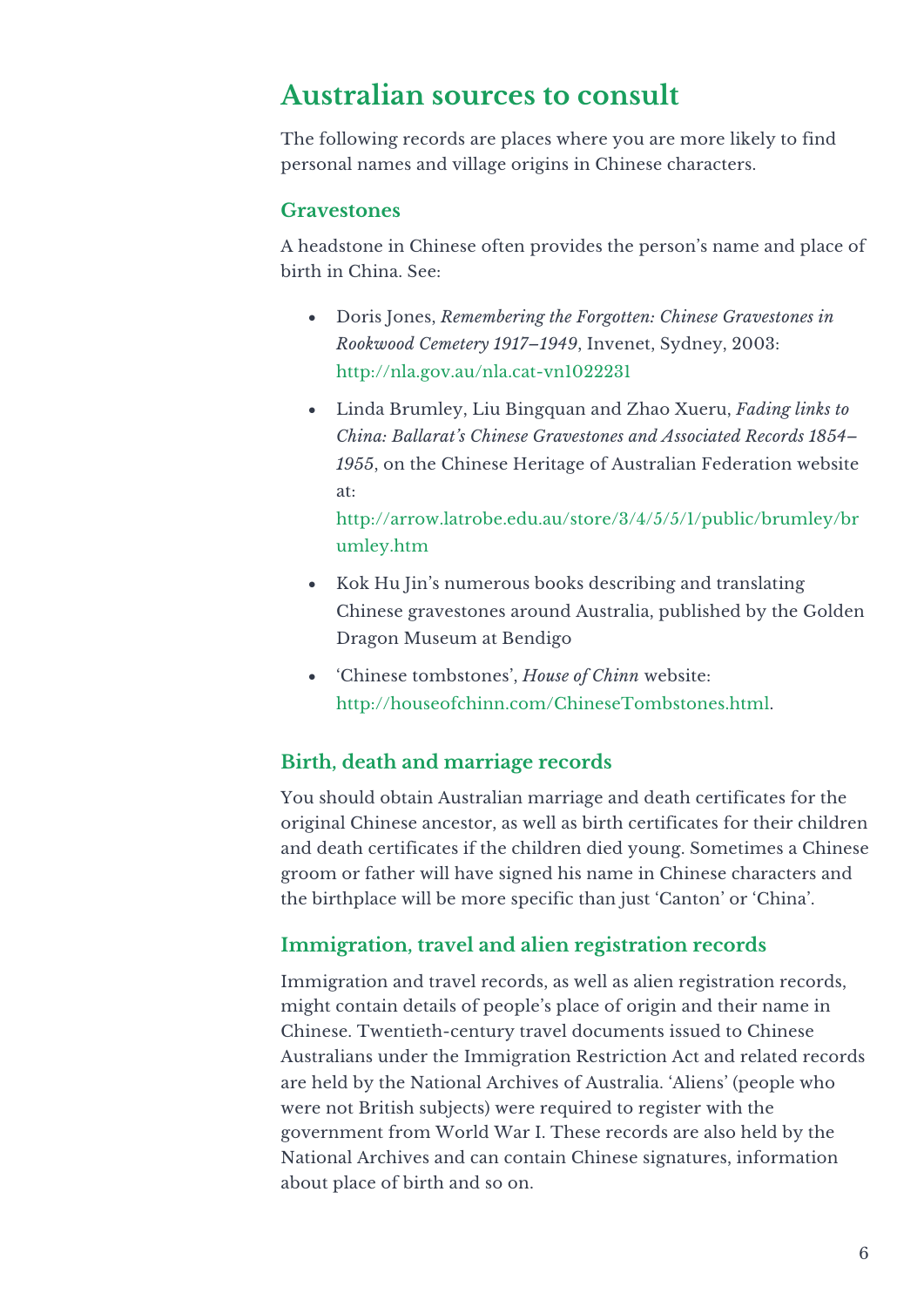See:

- Kate Bagnall, 'A legacy of White Australia', National Archives of Australia website, http://www.naa.gov.au/collection/publications/papers-andpodcasts/immigration/white-australia.aspx
- Paul Jones, *Chinese–Australian Journeys: Records on Travel, Migration, and Settlement, 1860–1975*, National Archives of Australia, Canberra, 2005, http://guides.naa.gov.au/chineseaustralian-journeys/ (pdf available online for free).

#### **Naturalisation records**

Some Chinese migrants became naturalised British subjects in the colonial period, and their application forms and certificates can include details such as place of origin and their original signature in Chinese. Naturalisation applications, rejected applications and cancelled and confiscated naturalisation certificates are found in state archives and in the National Archives of Australia.

#### **Chinese newspapers**

From the 1890s, Australia's Chinese communities had their own Chinese-language newspapers, including the *Chinese Australian Herald* and the *Tung Wah Times*. The *Tung Wah Times* has been indexed in English, which allows you to search without knowing Chinese. The index can be helpful in identifying articles that might include an ancestor's name in Chinese.

The major early Australian Chinese-language newspapers are also available through the National Library of Australia's discovery service, Trove. If you have located names in Chinese characters you can search the newspapers even if you only have basic Chinese language skills. See:

- *Tung Wah Newspaper Index*: http://resources.chineseaustralia.org/tungwah/
- Kate Bagnall, 'Early Chinese newspapers', *Trove blog*, https://www.nla.gov.au/blogs/trove/2015/02/19/early-chinesenewspapers.